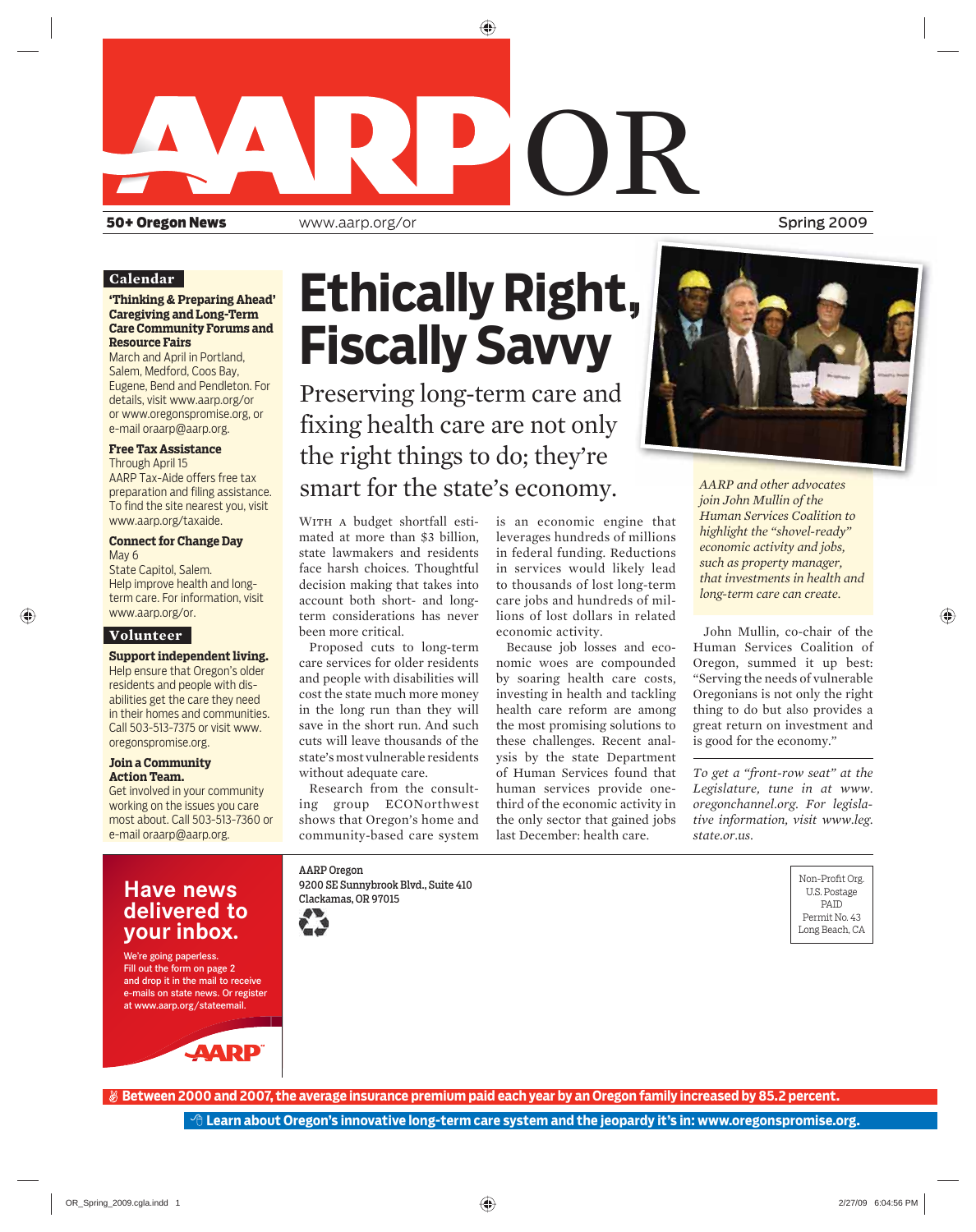## **Volunteer Opportunities Abound**

From one day a year to a few hours a week or month, there are a variety of ways and chances to help your community.

#### **Campaign for Oregon's Seniors and People With**

**Disabilities.** Help preserve Oregon's model of home and community-based long-term care. Visit www.oregonspromise. org, e-mail info@oregonspromise. org, or call 503-513-7375.

**Community Action Teams.** Join other AARP members and local organizations to work on projects in your community. Call 503-513- 7360 or e-mail oraarp@aarp.org.

#### **Faith in Action Network of**

**Oregon.** This coalition of local interfaith volunteer caregiving programs and religious congregations serves older Oregonians and residents with disabilities. Visit www.faithinactionoregon.org.

#### **Oregon Long-Term Care Ombudsman (LTCO). LTCO**

volunteers advocate for residents in nursing homes and other longterm care settings. Call 1-800- 522-2602 or visit www.oregon. gov/ltco.

#### **Retired and Senior Volunteer Program (RSVP).** Part of a

national program, Oregon's RSVP works with local nonprofits to offer volunteering opportunities to people 55 years and older. To find a program near you, visit www.oregonvolunteers.org/rsvp.

#### **Senior Health Insurance Benefits and Assistance**

**(SHIBA).** Working as part of the Oregon Department of Consumer and Business Services, SHIBA volunteers provide free counseling to help older Oregonians navigate Medicare and other health benefits programs. Call 1-800-722-4134 or visit www.oregonshiba.org.

*Read more about volunteering at www.aarp.org/makeadifference.* 

#### **Voices on the Street**

**AARP Oregon asked some of its volunteers and community collaborators why they think health and long-term care are crucial issues and what message they would deliver to their legislators.**



Ed Alcantar *Volunteer, AARP, and Chair, Aging and Disabled Services Advisory Council, Rogue Valley Council of Governments* 

Medford volunteer Alcantar, a former carpet salesman and production manager, is active in helping ensure those who are most vulnerable have a voice. His message boils down to this: "Older citizens have helped make our state what it is, blazing trails, sacrificing and working for us. These are our mothers, fathers, sons, daughters, sisters, brothers, friends and neighbors. Oregonians deserve long-term care that works for them."



*in Action Commission* Seventeen years of caring for her hus-

band, who has multiple sclerosis, got Griffey involved in advocacy work. The Gresham volunteer wants to help others get access to

---------------------

**Register for online updates on state news.**

**Or sign up at** 

**www.aarp.org/stateemail**

information and resources. She says: "It's critical to safeguard the values of Oregon's cost-effective system for current and future generations. Quality of life shouldn't be determined by age."



Phyllis Rand *Volunteer, AARP, and Chair, Northwest Senior and Disability Services Advisory Council*

Rand, of Salem, has been involved in advocacy for older residents and people with disabilities for 26 years. She says preserving Oregon's long-term care system is a "nobrainer: we can care for people where they want — in their homes and communities — for a fraction of the cost. Doing anything else just doesn't make sense and isn't right."



Jane Baumgarten *Volunteer, AARP and League of Women Voters Volunteer* 

A former teacher, Baumgarten has

dedicated her "retirement" years in North Bend to fighting for better care and healthier communities. She explains: "From consumers who are paying increasingly more for care and businesses whose bottom lines are affected, to providers and the government, the concern over skyrocketing health care costs is pervasive."



Steven Marks *Physician, Chief Medical Officer, PacificSource Health Plans*

"Necessary, overdue and possible to achieve," says Marks of Eugene, who offers his time at a Volunteers in Medicine clinic. He says fundamental reform is critical because people and businesses simply can't afford escalating costs and thinks it's a disgrace that our nation has so many people without insurance, with limited access to needed care and who still suffer from preventable and easily treated conditions.



Christine Chin Ryan *Chair, Oregon Small Business for Responsible Leadership and the Oregon Small Business* 

*Healthcare Initiative*

Chin Ryan, of Portland, reports that nearly annual double-digit increases in health care costs have been crippling her small business and thousands more across the state: "The Legislature must act now and seize this opportunity. The results will give direct relief and economic stimulus to the bottom line for Oregon businesses and provide Oregonians the quality, affordable health care they need and deserve."



AARP will soon discontinue the printed version of the state newsletter you receive. But you can still get the state news you look forward to via e-mail updates. Just fill out the information below and mail to:

AARP Oregon 9200 SE Sunnybrook Blvd., Suite 410 Clackamas, OR 97015

 $\Box$  Yes, keep in touch with me by e-mail about AARP activities, events, and member benefits.

| E-mail address (please print clearly) |          |  |  |  |
|---------------------------------------|----------|--|--|--|
|                                       |          |  |  |  |
| Name                                  |          |  |  |  |
| Date of Birth                         |          |  |  |  |
|                                       |          |  |  |  |
|                                       |          |  |  |  |
| State                                 | ZIP Code |  |  |  |

 $\cdot$ ी Read about the Oregon Health Fund Board's plan to fix the state's health care system; visit www.oregon.gov/ohppr/hfb.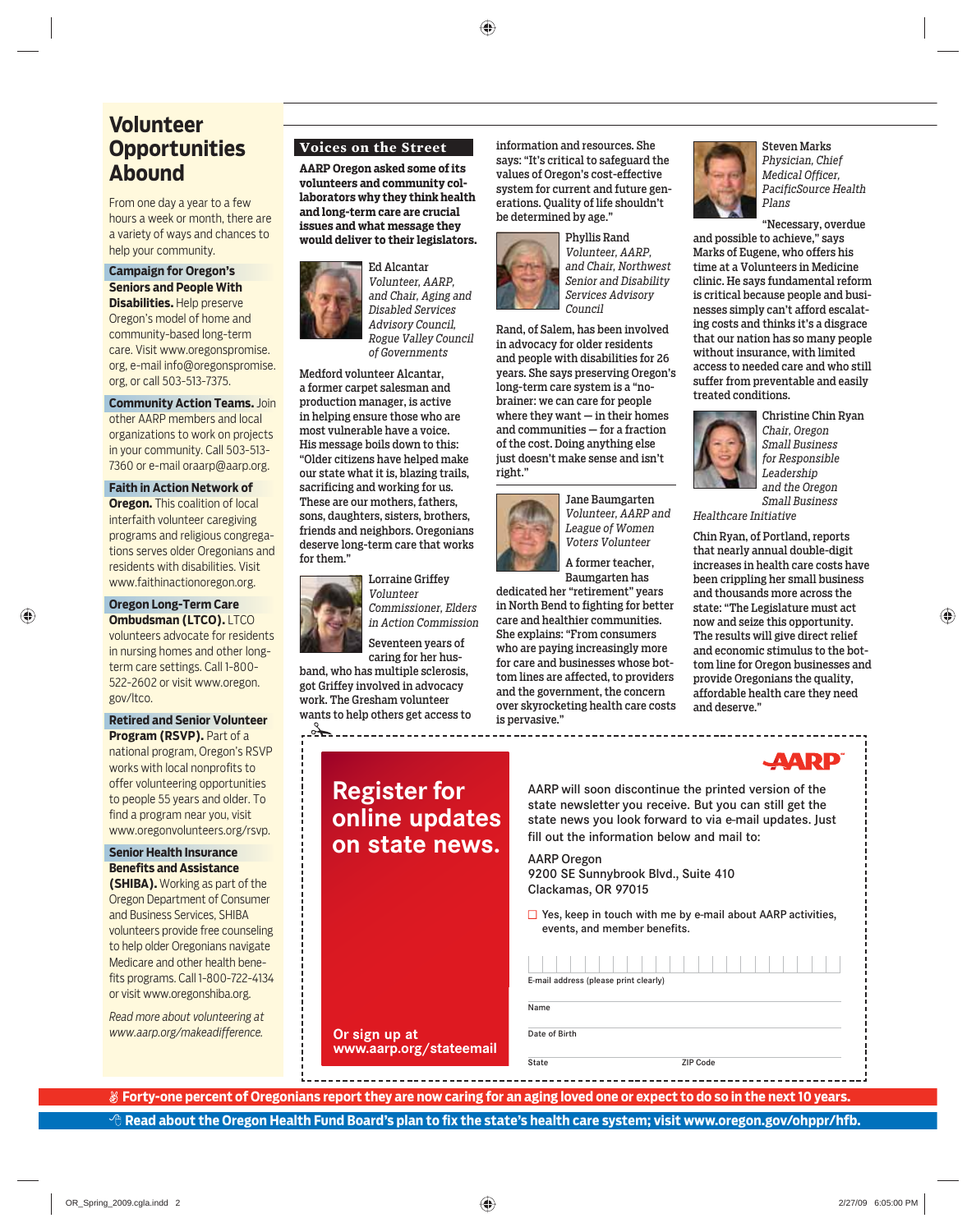## **AARP**

**Serving 534,000 members**  AARP Oregon 9200 SE Sunnybrook Blvd. Suite 410 Clackamas, OR 97015 866-554-5360 toll free www.aarp.org/or oraarp@aarp.org

STATE OFFICE STAFF Jerry Cohen State Director Rick Bennett Director of Government Relations Rhonda Boone Senior Administrative Associate Joyce DeMonnin Director of Public Outreach Gretchen Jordan Volunteer Resource Manager and Program Coordinator Bandana Shrestha Director of Community Engagement Sandra Teske Senior Operations Administrator Sara Wurfel Director of Communications Jenny Weinstein Communications and Outreach Intern

EXECUTIVE COUNCIL MEMBERS Ray Miao State President Don Bruland Chad Cheriel Gwen Curran Betty-Coe R. de Broekert Alan Youse

OTHER VOLUNTEER LEADERS Gwen Williams AARP Tax-Aide State Coordinator Betty-Coe R. de Broekert AARP Driver Safety Program State Coordinator Margaret Dutton Oregon Retired Educators Association State President



**The number of Oregonians expected to be 65 or older by 2025.**

## *Q&A*

### **DHS Makes a Difference**

Dr. Bruce Goldberg has served as director of the Oregon **Department** of Human



Services (DHS) since 2005. He previously headed the Office for Oregon Health Policy and Research and served as medical director for CareOregon, public health officer for Columbia County and on the faculty at Oregon Health and Sciences University.

Q. *Tell us about human services being "shovel ready." What does that mean?*

A. It means that DHS is ready to turn federal stimulus dollars immediately into jobs and economic activity:

❑ Providing direct economic help through cash assistance and food stamps for those who have lost their jobs or are underemployed.

❑ Enabling those dollars to move locally, creating economic activity to help area businesses and provide stability for families and communities.

❑ Injecting \$13 million into Oregon's economy every day through payments to doctors, service providers, counties and other recipients.

❑ Providing safe passage to keep people working, like longterm care assistance for 12,170 seniors so they can live independently in their homes — which means their children don't have to leave work to check on them.

Q. *What do you think about Oregon's home and communitybased model of long-term care?* A. One of our most unrecognized success stories is that we lead the nation in our approach to long-term care. Unlike in most states, where care is provided mostly in institutional settings, Oregon has developed a system in which more people get the care they need in their home or a homelike setting. That's what people want and it's a cost-effective way of delivering services. In the current

budget crisis, we must protect what we have and think about ways to improve this system.

Q. *What are your thoughts about Oregon achieving real health care reforms this year?* A. It's been too long in coming. It's a stain on our state that people can't afford health care, that so many uninsured Oregonians can't get the care they need and so many insured residents can't afford it. For as much as we spend as a society on health care, quality is sorely lacking.

Health care remains one of the most important issues for Oregonians and the nation. Gov. [Ted] Kulongoski (D), the Legislature and the Oregon Health Fund Board all want to make health care more affordable and make Oregon a state where everyone gets the care they need. I think we can make great progress.

*To learn more about Dr. Goldberg and the work of DHS, visit www.oregon.gov/DHS. To read the full Q&A, visit www. aarp.org/or.*

#### **FROM THE STATE DIRECTOR**



The current health and economic situation can seem overwhelmingly bleak. The number of uninsured Americans has increased by 22 percent over the last eight years. Despite spending the most per capita on health

care, the United

States ranks 37th in the world in quality of outcomes. In Oregon, with a projected budget shortfall of more than \$3 billion, human services are again on the chopping block. With a decade of cuts to services for older Oregonians and people with disabilities behind us, we must work hard to protect the most vulnerable.

However, I am hopeful. I have never before observed a more

**"We must work hard to protect the most vulnerable."**

engaged citizenry — from the unprecedented numbers of young people and previously unengaged who voted in the last election to the urgency and commitment to action I observe daily. Recent surveys show that Oregonians, particularly older residents, continue to volunteer and

Economy Spurs, Requires Engagement

engage in their communities in higher percentages than people in most other states.

The tough economic times should only strengthen our resolve. Get involved and engaged. There are so many ways to make a difference, on your terms and in your time. The moment is now. Together, we really do have the power to make it better.

*Jerry Cohen leads the AARP Oregon team as state director.*